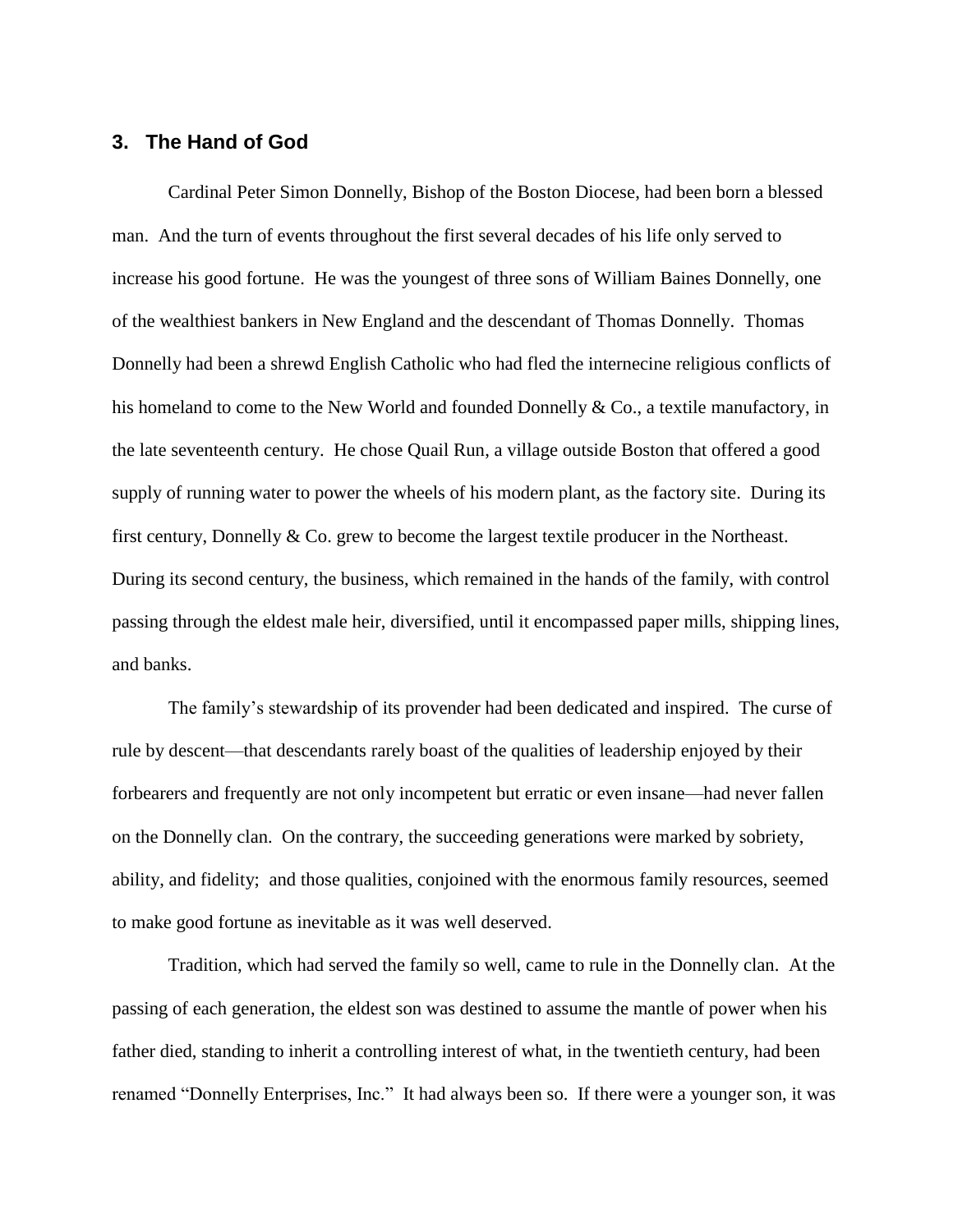his lot to serve as his older brother's lieutenant. And if there were a younger son still, he would take vows as a priest and become the family's offering to the Church. For it was truly felt that the family had been chosen by the Almighty and showered with benisons; and that it was only right and proper for one of their blood to give God his due by donning the robes of the priesthood, as a token of their fervor and thanksgiving. And, of course, it was socially and morally convenient for the rest of the family to be able to adduce a priest within their ranks as a sign of their continued favor with heaven. And so it came to be that Peter Simon Donnelly was brought up to understand and expect that, upon graduation from prep school, he should enroll in the Boston Catholic Seminary, enter the priesthood, and represent his parents and two older brothers within the ranks of the Church.

Peter was a precocious child. When he taught himself to read at the age of two, his parents, William and Lorna, joyously interpreted his intellectual powers as a sign that he was indeed meant to take the scholarly and religious path they had charted for him. Peter's father's interest focused on his older brothers. His brothers, William, Jr., and Spencer, were well rounded, well-liked young men, who matured as their father had hoped, turning from transports of boyish exuberance, to shouldering the sobering demands of financial and social responsibilities. They seemed well qualified to assume control of the family's business empire on his death or retirement, as they were slated to do. Peter's development became his mother's special project. Lorna built a library and then a laboratory for his exclusive use. She entered subscriptions to several dozen scholarly journals in fields ranging from astronomy to anthropology to general semantics and antiquities. Most valuable of all, she engaged tutors, enlisted from the ranks of the leading academicians in the world, to teach him and train him and answer his questions. As he grew into boyhood, he shunned the extracurricular amusements of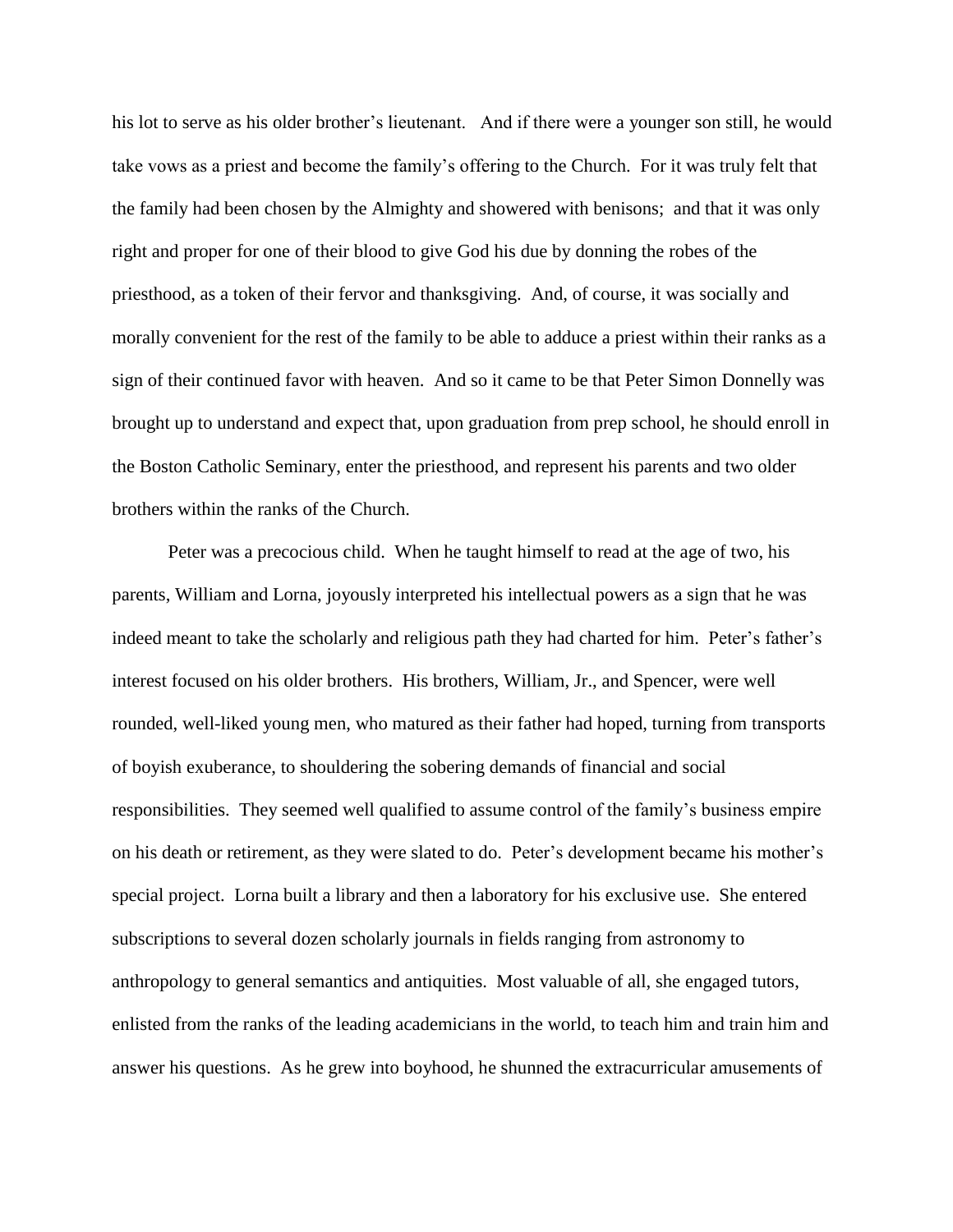playing sports, making mischief, and later, of dating. He kept to his books, attaining, by secondary school, the status of a prodigy. He won early admission to Yale College and was graduated with a Ph.D. in Classical Languages, six years after first matriculating. It was only then that he matriculated in the seminary to prepare to take his Orders.

As the hand of God would have it, however, several years after his ordination, Peter's two older brothers met untimely ends. William Donnelly, their father, survived his beloved sons for many years. He was embittered by their loss and by the prospect that Peter should one day become the inheritor of the Donnelly throne. Despite or even on account of his uncanny mental gifts, William regarded Peter as a strange and even unsavory interloper into the family gene pool.

When Peter's parents were killed in a car accident, they left their entire wealth to Peter. And thus it was that Cardinal Donnelly, at the age of 57, sat on a comfortable cushioned lawn chair in the glass covered atrium of his Boston family mansion, his large blue eyes fixed on the miniature pear tree that overhung the small wrought iron table by his side. While the white winter morning light filled the space around him, he sipped pale green Sword of the Emperor tea from a rare, antique Chinese porcelain cup.

"Mother, we come ever closer," Donnelly said aloud, softly. "I'll win the world for us, before I'm done!"

At that moment, Elton Stanmore, his private secretary, entered through the double glass doors and walked down the pebbled path toward where the Cardinal sat.

"Your Eminence," Stanmore said, "Chairman Corsair telephoned to say that the package you expected had been delivered."

The Cardinal sat upright.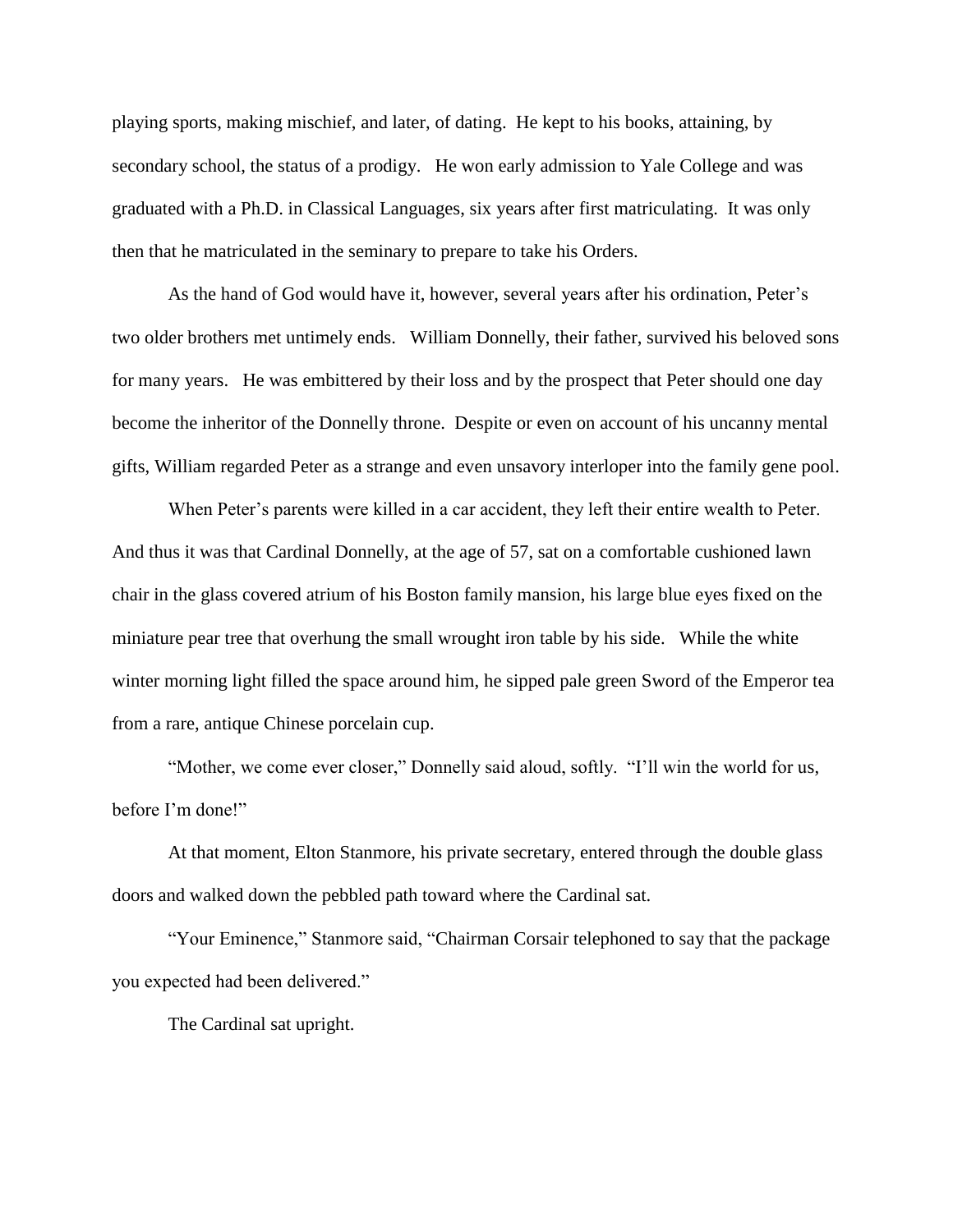"Indeed?" Donnelly exclaimed. "Excellent, excellent! Elton, did I ever tell you the parable of The Poor Man and the Stray Dog?"

"No, sir," answered Stanmore. "I don't believe you have."

"Once there was a poor man who had nothing to his name but a small scrap of meat. While walking down the road, he encountered a stray dog that approached him to beg food. 'The hand of God has sent me a friend,' said the man. But the man saw that the dog was all skin and bones. 'If I feed the dog,' the man said to himself, 'I won't eat myself. And yet how can I allow this poor beast to starve to death?' And so, he gave the dog the meat, which the dog devoured greedily. The dog followed the man, and the two continued down the road together. The man searched for more food, but as the days passed, he found himself reaching ever more remote regions and growing more and more rapacious. On the third night, they stopped to rest, and the man built a small fire, next to which the dog curled up and fell asleep. 'I thought that God's hand had given me a friend,' said the man. 'But actually I was given a meal.' So the man, insane with hunger, took out his knife, killed the dog, cut off his limbs, cooked them over the fire, and ate his fill. 'If we question the blessings of God,' the man concluded, 'we perish. If we embrace them, no matter how strange they seem, we are given all that we need to prosper.' And, so saying, he went on his way, found a chest of jewels, and established a great house in Jerusalem."

Stanmore stood attentively but said nothing.

"So, what do you think?" asked Donnelly. "Would you eat the dog, if God sent it to you?"

"I'm sure I don't know, Your Eminence," answered Stanmore. "May I remind you of your audience with the governor this afternoon? He'll be arriving at one o'clock."